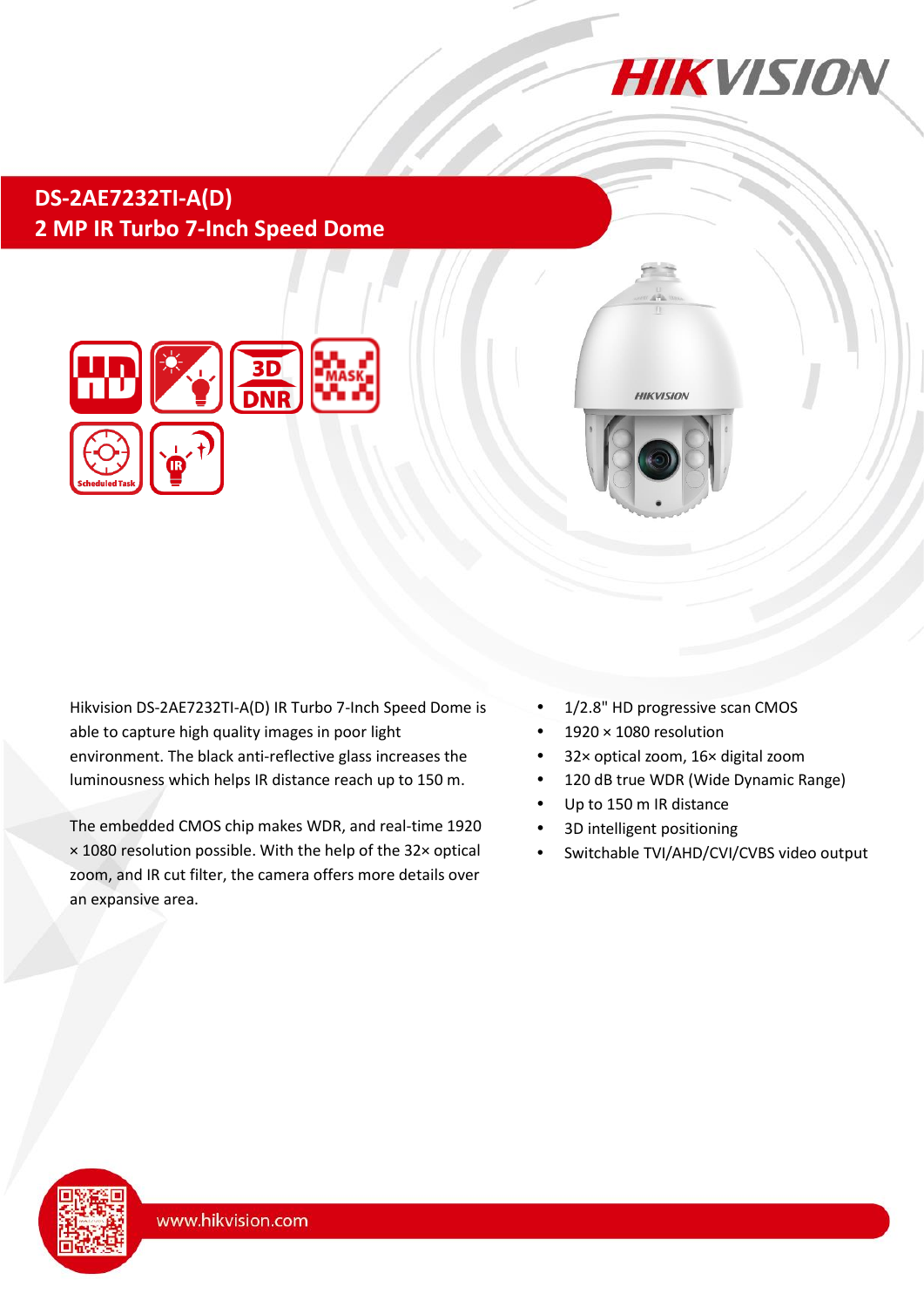

## **Specification**

T.

| <b>Camera</b>                       |                                                                          |  |
|-------------------------------------|--------------------------------------------------------------------------|--|
| Model                               | DS-2AE7232TI-A(D)                                                        |  |
| Image Sensor                        | 1/2.8" progressive scan CMOS                                             |  |
| Max. Image Resolution               | $1920 \times 1080$                                                       |  |
| Frame Rate                          | 50 Hz: 25fps@(1920 × 1080)                                               |  |
|                                     | 60 Hz: 30fps@(1920 × 1080)                                               |  |
| Min. Illumination                   | Color: 0.005 Lux@(F1.2, AGC ON)<br>B/W: 0.001 Lux@(F1.2, AGC ON)         |  |
|                                     | 0 lux with IR                                                            |  |
| White Balance                       | AUTO/MANUAL/HAUTO/ATW/INDOOR/OUTDOOR                                     |  |
| AGC                                 | AUTO/MANUAL                                                              |  |
| <b>DNR</b>                          | 3D DNR                                                                   |  |
| <b>WDR</b>                          | $\geq$ 120 dB                                                            |  |
| <b>Shutter Time</b>                 | PAL: 1/1 s to 1/10,000 s                                                 |  |
|                                     | NTSC: 1/1 s to 1/10,000 s                                                |  |
| Day & Night                         | IR cut filter                                                            |  |
| Digital Zoom                        | $16\times$                                                               |  |
| Privacy Mask                        | 8 programmable privacy masks                                             |  |
| <b>BLC (Backlight Compensation)</b> | Yes                                                                      |  |
| HLC (highlight Compensation)        | Yes                                                                      |  |
| EIS (Electric Image Stabilization)  | Yes                                                                      |  |
| <b>Regional Focus</b>               | Yes                                                                      |  |
| Lens                                |                                                                          |  |
| <b>Focus Mode</b>                   | Auto/Semiauto/Manual                                                     |  |
| Focal Length                        | 4.8 mm to 153 mm, 32x Optical                                            |  |
| Aperture Range                      | F 1.2 to F 4.4                                                           |  |
| Horizontal Field of View            | 54.2° to 1.97° (wide-tele)                                               |  |
| Min. Working Distance               | 100 mm to 1500 mm (wide to tele)                                         |  |
| Zoom Speed                          | Approx. 3.5 s (optical, wide to tele)                                    |  |
| <b>Pan and Tilt</b>                 |                                                                          |  |
| Pan Range                           | 360° endless                                                             |  |
| Pan Speed                           | Pan manual speed: 0.1° to 160°/s                                         |  |
|                                     | Pan preset speed: 160°/s                                                 |  |
| <b>Tilt Range</b>                   | -15° to 90° (auto flip)                                                  |  |
| <b>Tilt Speed</b>                   | Tilt manual speed: 0.1° to 120°/s                                        |  |
|                                     | Tilt preset speed: 120°/s                                                |  |
| Proportional Zoom                   | Rotation speed can be adjusted automatically according to zoom multiples |  |
| Presets                             | 256                                                                      |  |
| Patrol                              | 10 patrols, up to 32 presets per patrol                                  |  |
| Pattern                             | 5 patterns, with the total recording time no less than 10 minutes        |  |
| Power-off Memory                    | Yes                                                                      |  |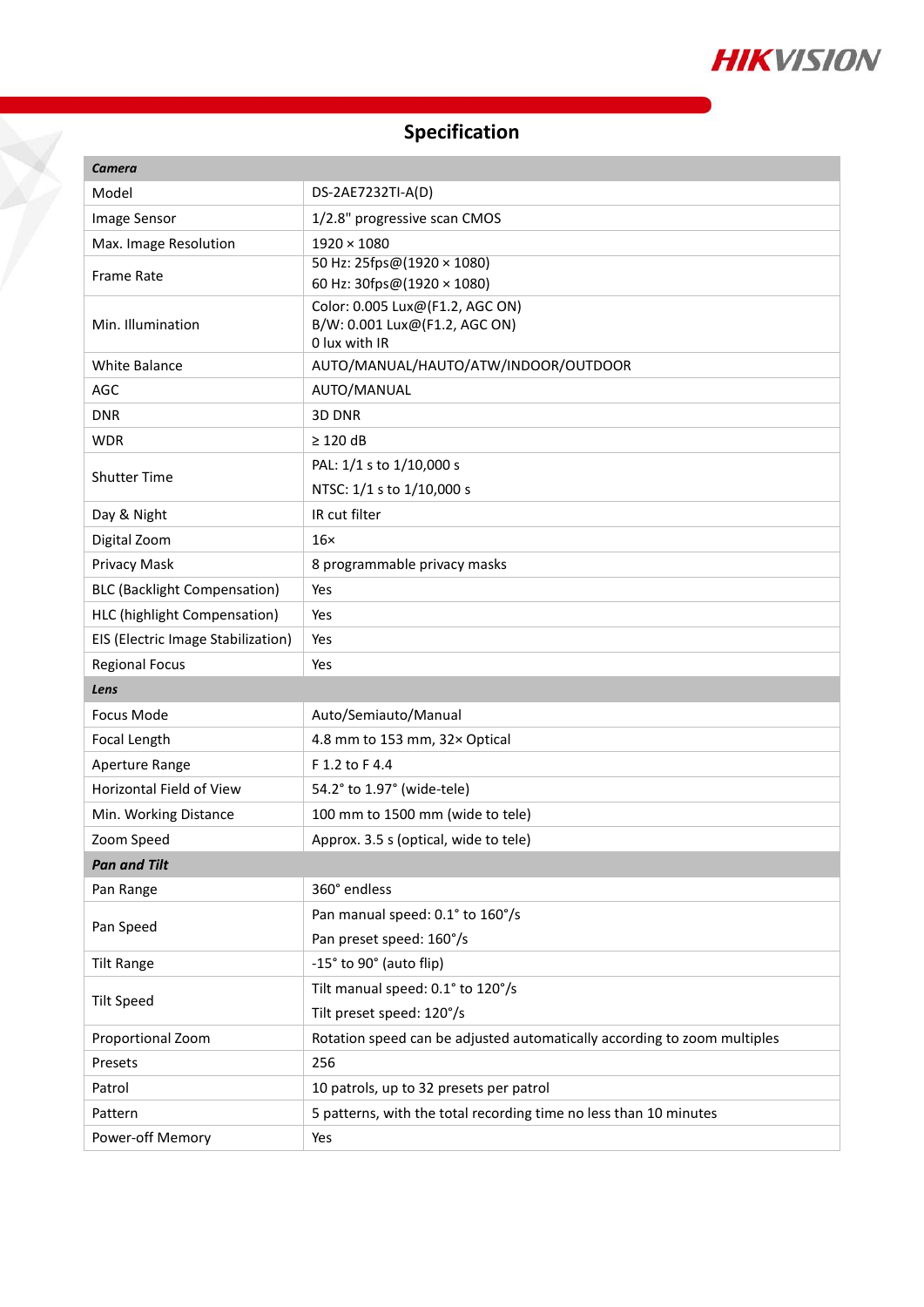

| Park Action                | Preset/Patrol/Pattern/Pan Scan/Tilt Scan/Panorama Scan/Day Mode/Night               |
|----------------------------|-------------------------------------------------------------------------------------|
|                            | Mode/Patrol-d/Frame Scan/Random Scan/None                                           |
| PTZ Position Display       | ON/OFF                                                                              |
| Scheduled Task             | Preset/Patrol/Pattern/Pan Scan/Tilt Scan/Panorama Scan/Day Mode/Night               |
|                            | Mode/Zero Calibration/Patrol-d/Frame Scan/Random Scan/None                          |
| <b>Infrared</b>            |                                                                                     |
| <b>IR Distance</b>         | Up to 150 m                                                                         |
| IR Intensity               | Automatically adjusted depending on the zoom ratio                                  |
| Input/Output               |                                                                                     |
| Video Output               | Switchable TVI/AHD/CVI/CVBS video output, (NTSC or PAL composite, BNC)              |
| RS-485 Interface           | Half-duplex mode                                                                    |
|                            | Self-adaptive HIKVISION, Pelco-P, Pelco-D protocol                                  |
| UTC function               | UTC protocol (or HIKVISION-C protocol in previous DVR)                              |
| <b>General</b>             |                                                                                     |
| Menu Language              | English                                                                             |
| Power                      | 24 VAC                                                                              |
|                            | Max. 40 W (IR:14 W)                                                                 |
| <b>Working Temperature</b> | -30°C to 65°C (-22°F to 149°F)                                                      |
| <b>Working Humidity</b>    | 90% or less                                                                         |
| <b>Protection Level</b>    | IP66 standard (outdoor dome)                                                        |
|                            | TVS 4,000 V lightning protection, surge protection and voltage transient protection |
| Mounting                   | Various mounting modes optional                                                     |
| Dimension                  | $\Phi$ 220 mm × 353.4 mm ( $\Phi$ 8.66" × 13.91")                                   |
| Weight (approx.)           | 4.5 kg (9.92 lb.)                                                                   |

Ž